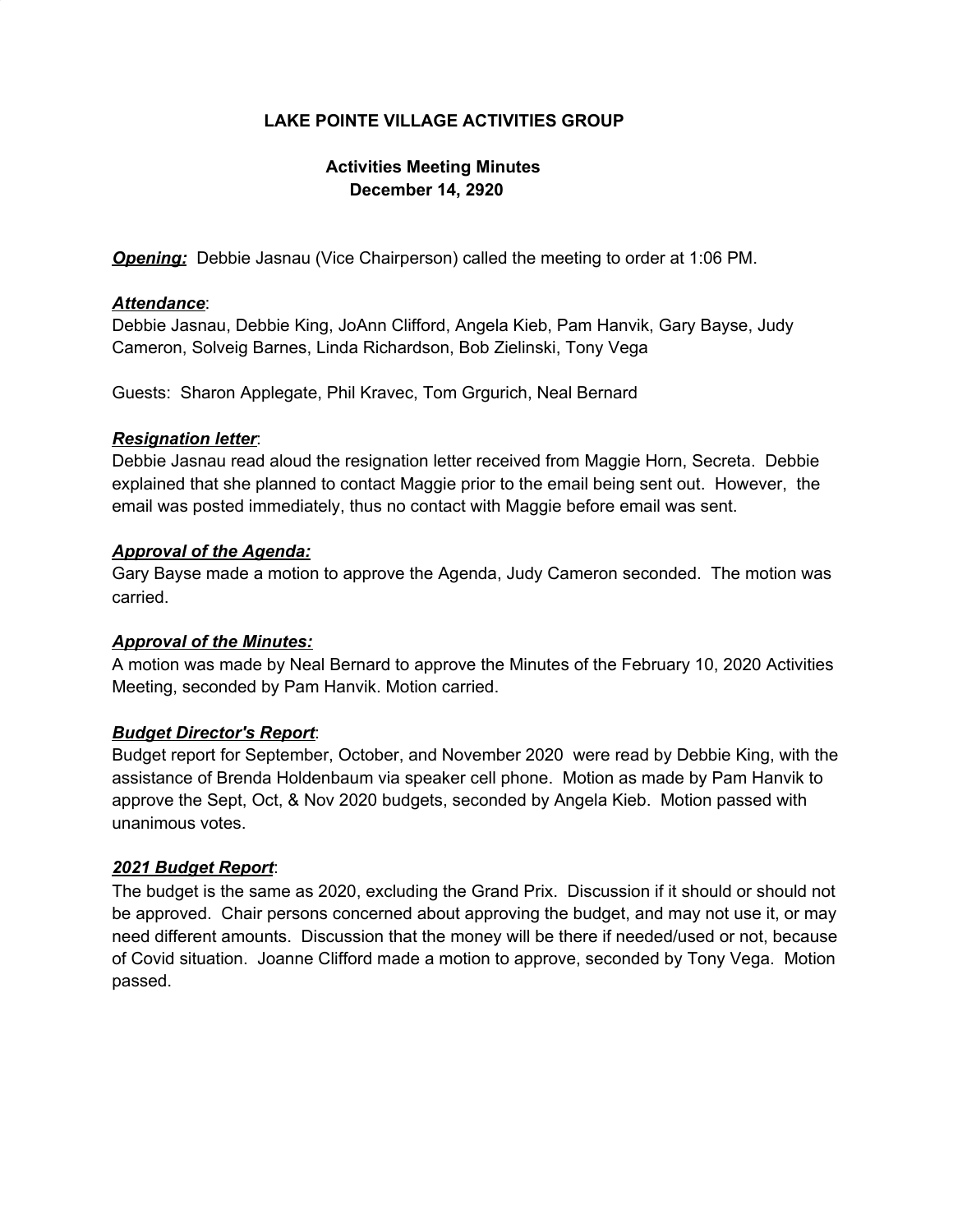## *Activities Reports:*

The only activities at this time are Saturday Morning Coffee Hour & Sunday night Dominoes.

Coffee hour is having 12 to 16 residents a week, and the residents are very happy to have the event again. There are four people per table. They are served through the kitchen window, only by the servers, using Covid protocol. No one else has access to the food or utensils.

A few residents are playing cards in the clubhouse.

Billiards is not meeting.

Tony Vega said that Men's Poker has been unsanctioned by Gina, LPV Office Manager.

There had been another false rumor that the HOA was going to shut down all activities. This will be discussed later in the meeting today.

An Activities typed list of chairpersons is missing from the library. It was noted that it needs to be updated, and reposted.

Bingo will not start until August or September per Pete Smith.

#### **Calendar**:

Terrie Schairer is not present. There is a private party scheduled in Jan 29th, 2021. Otherwise, there are no additions or changes to the calendar.

#### New Business:

Chairperson Nominations: Nominations for Chairpersons are needed. Chairperson, 2 year term has ended. Budget Director, 2 year term has ended. Secretary, 2 year term, Debbie King was appointed by Debbie Jasnau to finish the one year vacated term.

Some activity Chairpersons suggested that the Chairperson not be a snow bird, or should have a co-chairperson available if they are not in town.

Angela Kieb said she would volunteer for the 2 year Chairperson position.

Brenda Holdenbaum will continue as Budget DIrector until a replacement is found.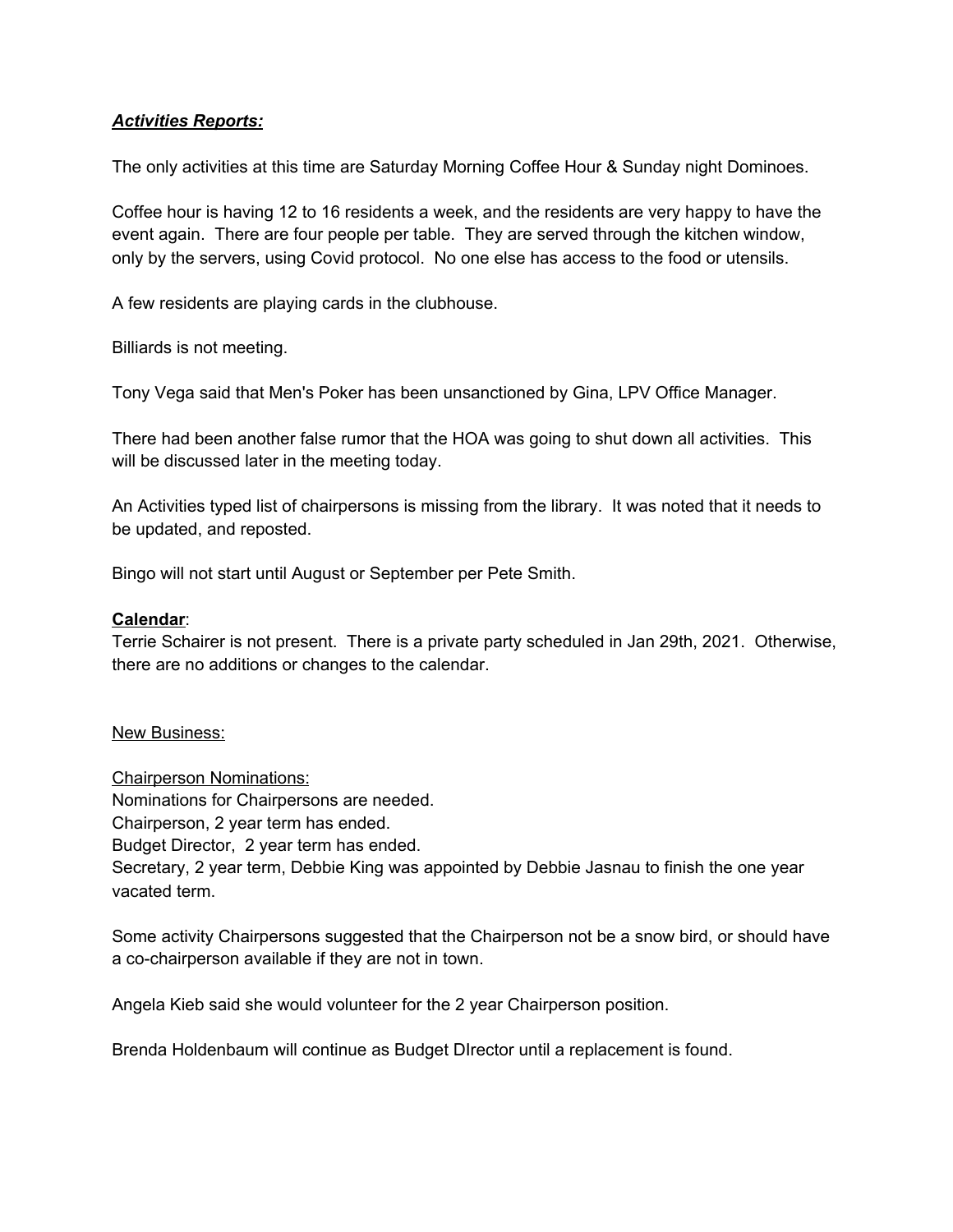### Monthly Activity Meetings:

Joanne Clifford stated that she was speaking her personal opinion, and not as an HOA director or board member. She feels that she "doesn't really get much" from the monthly activities meetings, other than the budget (Which, as Treasurer, she already knows). There are no bylaws stating that Activities needs to have a monthly meeting. Thus, in her opinion, there is no need for any positions to be filled. Angela Kieb suggested that the only two positions needed would be a Chairperson and Secretary. Discussion followed, with every one agreeing to possibly end monthly meetings. However, it was felt that The Activities Group should meet once or twice a year. All active Chairpersons should be present at these meetings. If an issue needs to be resolved in between meetings, The Chairperson would be the liaison to discuss with the HOA, or call another meeting as needed. Judy Cameron made a motion to table this discussion and meet again on February 14th, 2021, seconded by Gary Bayse. Motion passed.

*Activities explanations*: This was a topic brought forth before, but never addressed, or finished by anyone. Solveig suggested that there should be a typed sheet for new resident packets, with an explanation of each activity, who is each activity Chairperson is, and their contact information.

*HOA:* Everyone must renew your membership for Jan 2021 to be an Activities Chairperson or Officer. Payment can be sent or left at Joanne Clifford's home.

*Golf Cart Parade:* A resident spoke to Gina about doing the parade. They are handling all the details

*HOA Software:* Tony Vega explained that the HOA wants to purchase new software that will be licensed only by the HOA, who shall have control of the software. Appointed board members will be allowed to use the programs with protected passwords. Per Tony stated that someone may be trying to hack the system.

Currently there are three programs used for the HOA. All three programs are not connected together & cannot be utilized by anyone else on the HOA board. Only the current board members, or officers using the programs have access to them.

Tony asked if any of us present agreed or disagreed to this purchase. Every one present agreed that a purchase was needed to stay with the current technical times.

*Yard Sale Budget*: Debbie King asked about a small budget to print color maps for yearly yard sale. HOA will print in black ink. Debbie will discuss with Gina, to ask if Sun would print them in color.